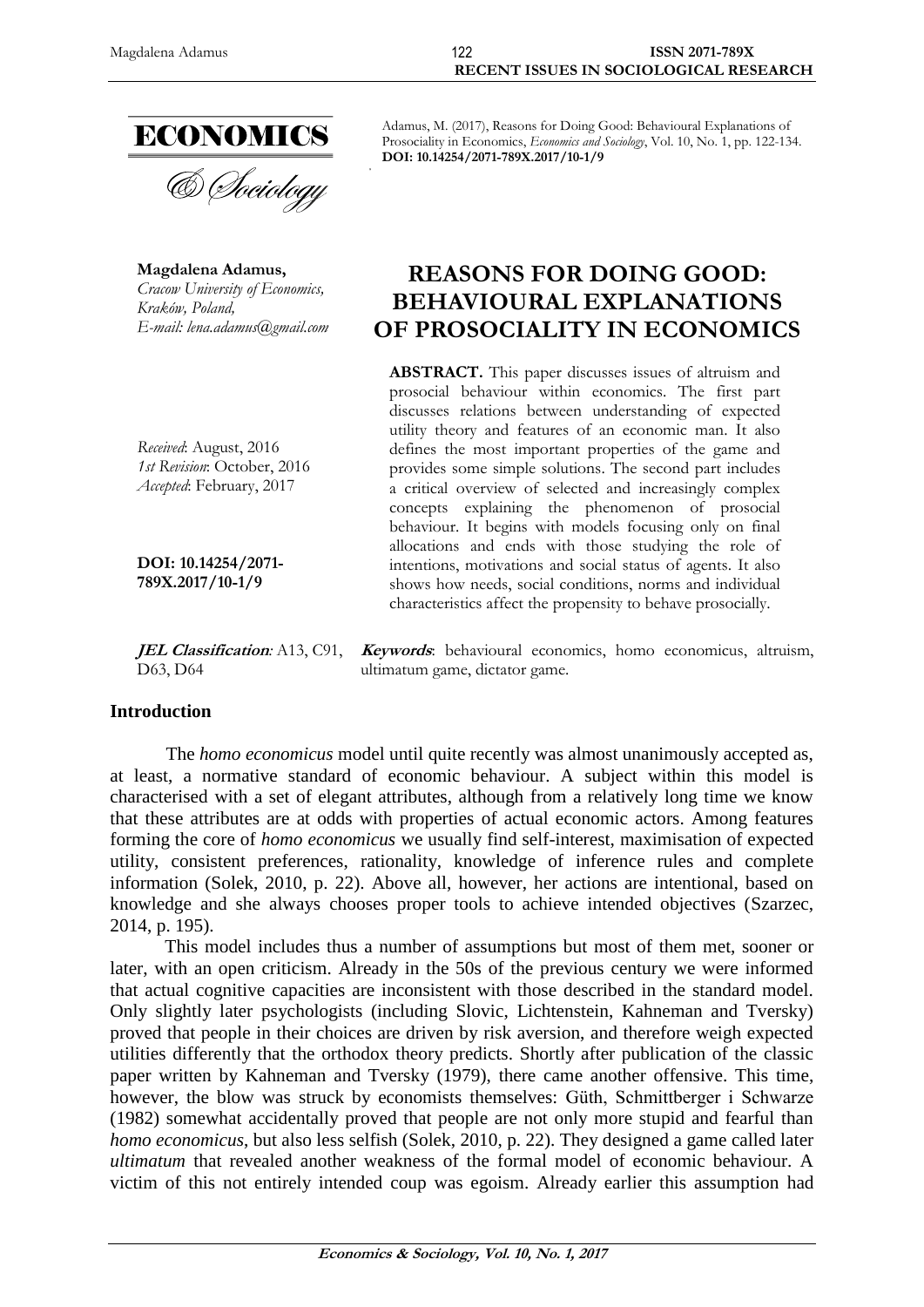| Magdalena Adamus | 123                                    | <b>ISSN 2071-789X</b> |
|------------------|----------------------------------------|-----------------------|
|                  | RECENT ISSUES IN SOCIOLOGICAL RESEARCH |                       |

been challenged by Simon, who indisputably showed that when maximisation, due to cognitive constraints, is impossible, a subject will rather choose a satisfying, or as Akerlof says *near-*rational, action (Akerlof, 2002). 1982 is, however, the year that could be accepted as a conventional turning point, after which we observed an intense growth of interest in altruistic behaviour and motivations, and the economic theory was enriched with another, beside the cognitive one, behavioural pillar indicating how motivational factors systematically lead the mind astray. More often than it is expected people pay their taxes, protect environment, participate in charity actions, vote and finally less frequently free ride. Before, however, we resolve, whether the observed behaviour is altruistic or not, we should focus for a moment on the experiment that caused all the fuss.

#### **1. The ultimatum game has begun**

The intellectual turn toward studying a philosophical in its nature issue is all the more surprising when taking into account the simplicity of the tool applied. The first player, *X*, receives a certain amount of money, say 100 dollars, and is required to divide it between herself and the other player (some designs allow submitting *zero* offers). A decision made by the second player, *Y*, ends the game. If the offer is accepted, then the amount is divided accordingly. If, however, *Y* rejects the proposed share, both players end the game emptyhanded (see *Figure 1*).



Figure 1. Ultimatum game *Source*: Own study based on Güth *et al.*, 1982.

Is it indeed possible, that this uncomplicated game could constitute a riddle? Let us consider the rationality assumption in its classic form – in this game *Y* could gain at least 1 dollar. Because 1 is better than 0, a rational player limited in her motivations to narrow selfinterest, should always accept an offer, regardless its nominal value. On the other hand, a rational player  $X$  should always offer the least possible amount  $-$  if she must share, then the lower the offer is, the better. If, additionally, *X* assumes that *Y* is rational, then she needs not fear that her offer will be rejected (see *Figure 2*).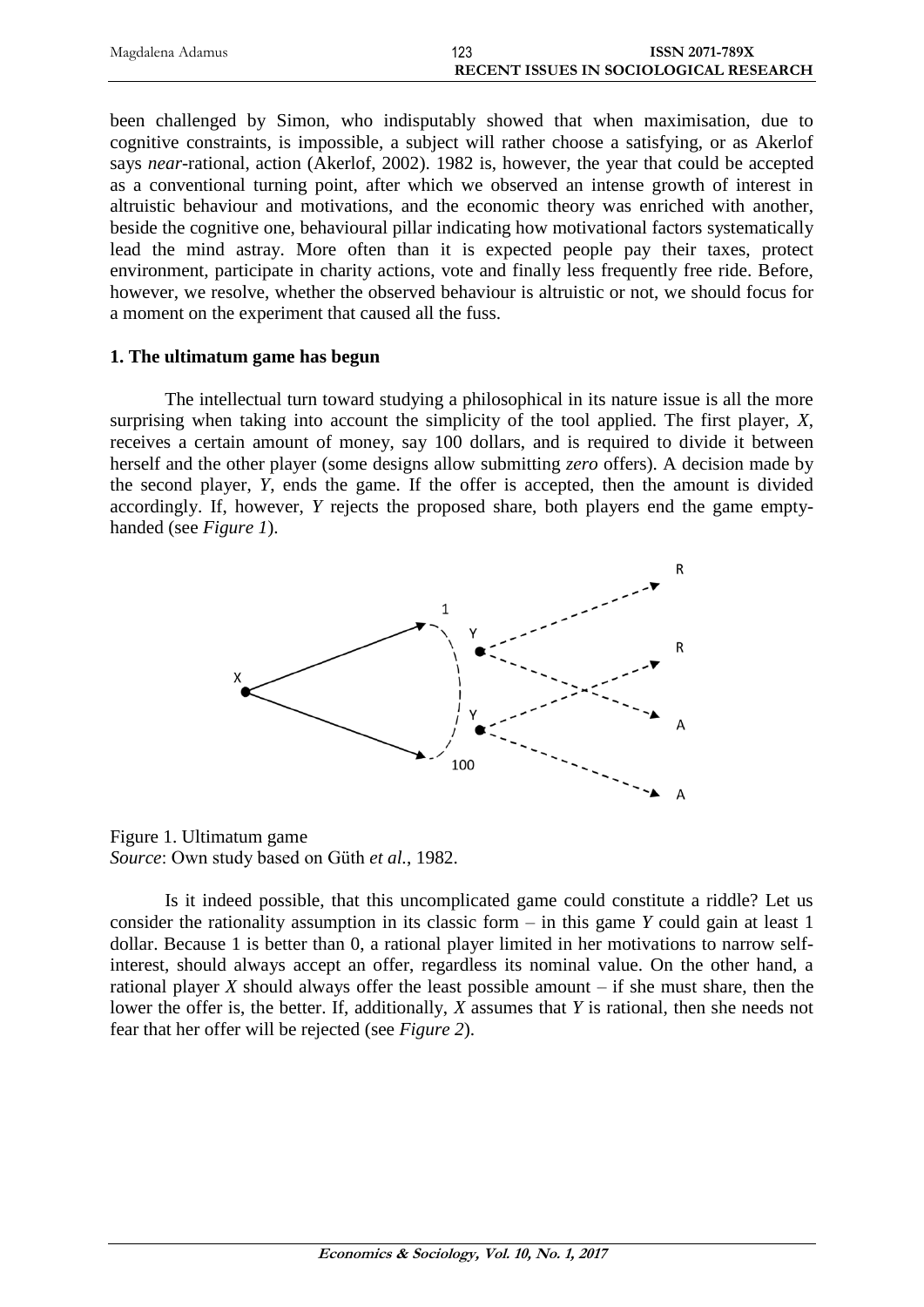

Figure 2. Rational solution of the ultimatum game *Source*: Own study based on Güth *et al.*, 1982.

So much for the theory. Empirical studies performed across the world and with great dedication showed that reality disproves it. First of all half of the offers lower than 20% of the pie are systematically rejected. Offers lower than 10% are extremely rare and the most common offers range from 40% to 50% (Camerer, 2003, p. 49; Dixit, Nalebuff, 2009, p. 72). Experimental results clearly contrast the rationality assumption. But stating the fact is merely a beginning – what we expect is an explanation or at least an impression that we are getting closer to it. Why players, both *X* and *Y*, behave irrationally? And most of all, why their behaviour bears the hallmarks of altruism?

#### **2. Altruism from the perspective of behavioural economics**

The entire spectrum of behaviour regarded as altruistic could be divided into two general types: *self-interested* and *other-interested* (that is truly ethical in a sense given to this concept by Kant for example). This philosophical understanding is sometimes close to definitions of altruism adopted in natural languages, but is far from being reliable. Judging an action, relatively easily we can verify, whether it brought some benefits to other people, but only with a great difficulty, if at all, we can resolve, whether it was beneficial for an agent that undertook it. And even less, what were her motives. Benefits may be unobservable (e.g. linked with improved well-being), may arise from egoistic motivations (such as prestige or acceptance) and finally may be postponed in time. Therefore, one should not be surprised that economic theories that today refer to altruism, concentrate rather on a specific subtype of *selfinterested* behaviour, namely *other-regarding* as contrasted with *self-regarding* (*Figure 3*). Because economics, similarly as other social sciences, is helpless when confronted with "real" altruism, it needs to analyse observable facts. Such behaviour, in a broad sense, meets a definition of altruism, although it is not completely devoid of egoistic component (is *selfinterested*). Own benefits are thus mediated through benefits of others and linked with prosocial actions. Why should, however, these actions be considered altruistic? Is it only due to definitional reasons? But maybe because actually only such imperfect forms of altruism are observed and could be studied? To avoid misunderstandings, economists often prefer to use the term *prosocial* rather than *altruistic* behaviour. This more general term allows capturing a series of factors that (separately or jointly) can affect the final allocation of the pie. These factors include but are not restricted to fairness and will be discussed further in the second part of this paper.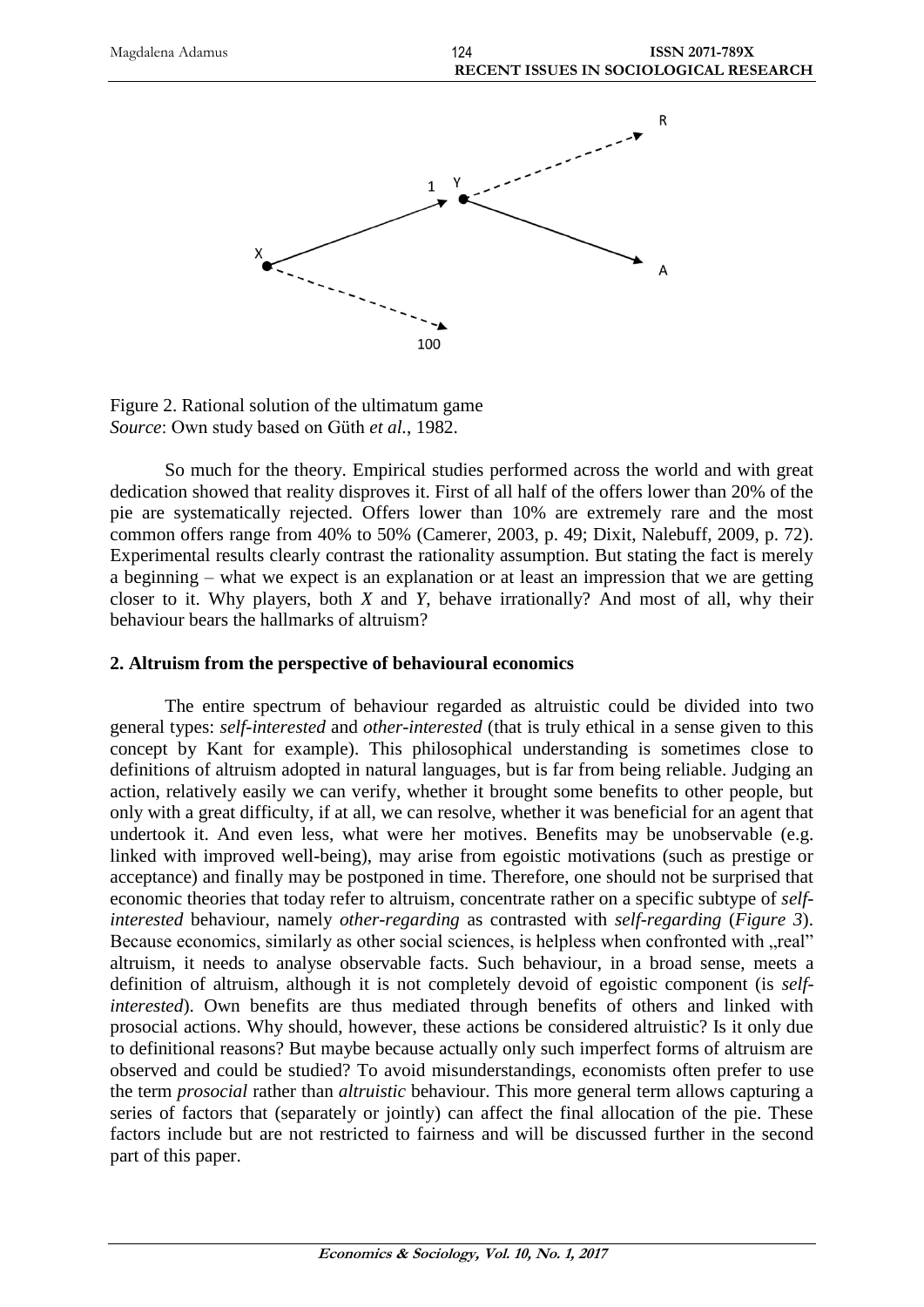

Figure 3. Typology of altruistic behaviour *Source*: Own study.

The history of theories of prosocial behaviour could be divided into three general phases. (i) At the very beginning researches focused on final allocations and relations between them. Similarly as in the standard model, behaviour was assessed only based on individual's perception of utility. These models reflect the belief that utility functions are quite capacious and can include nearly everything making behaviour perfectly rational (Bolton, Ockenfels, 2000, 2005; Fehr, Schmidt, 1999; Rabin, 2002; Charness, Rabin, 2002). (ii) In the next phase it was noticed, however, that outcomes are not everything and behaviour needs to be evaluated also in terms of other factors, such as intentions or motives inducing a player to a given behaviour (Rabin, 1993, 1998; Blount, 1995; Falk *et al.*, 2003). (iii) Finally, in the third phase we observed an increasing interest in models including social status concerns, identity and image (Akerlof, Kranton, 2000, 2010; Bénabou, Tirole, 2003, 2006). A similar typology was presented by Meier (2007, pp. 53-54), who additionally mentions reciprocal altruism, but these theories could be ascribed either to (i) or (ii) phase. Relying on two papers written by Bénabou and Tirole (2003, 2006) Ariely and his team introduced another proposal (Ariely *et al.*, 2009, p. 544). They classify prosocial behaviour according to types of motivations affecting it. The first group includes intrinsic motives meaning those having sources in private preferences. The next group consists of actions motivated by extrinsic incentives such as tax exemptions or direct subsidies. Finally, the third group brings together actions motivated by a desire to achieve or maintain high social status. These factors could be named as *reputational*. Before, however, we proceed with comprehensive and nontrivial theories explaining observed anomalies, we should take a closer look at a solution introduced by Thaler, namely the *dual* sophistication concept.

# *2.1. Theory of dual sophistication*

Nearly since the very beginning the *ultimatum* game was challenging economists and posed a threat to theories predicting behaviour in real-life economic situations. Let as then consider a relatively simple explanation adding more realism to the model (Thaler, 2000, p. 135). The first dimension covers cognitive capacities that, as we already know, even with the greatest effort, remain limited and fallacious. The second, however, requires a reflection on behaviour of other people. Using a psychological term, this is nothing more than a form of *theory of mind* manifested as a responder's minimum acceptable offer (*MAO*). We already know that generally this value is located somewhere close to 50%, although may be different for different people. When value of the ultimatum,  $V(u)$ , is greater than  $MAO$  the offer is accepted, otherwise it is rejected (see *Figure 4*). Therefore, if we suspect that a responder will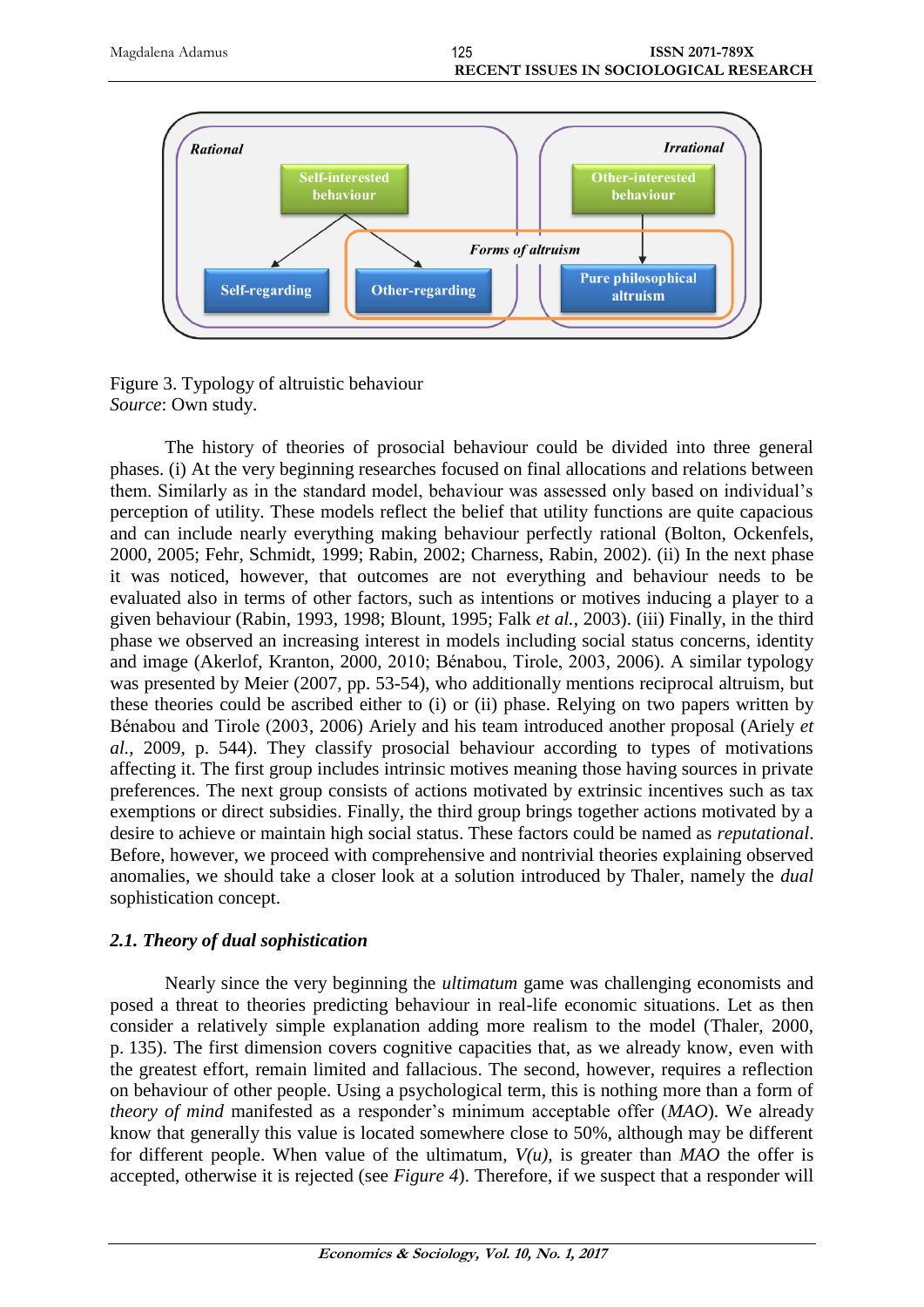| Magdalena Adamus | 126 | <b>ISSN 2071-789X</b>                         |
|------------------|-----|-----------------------------------------------|
|                  |     | <b>RECENT ISSUES IN SOCIOLOGICAL RESEARCH</b> |

violate the economic man model, and indeed our reasons to believe so are overwhelming, it is better to offer more than the minimum allowed in the game. And better here means both more beneficial and more rational.



Figure 4. Solution of the ultimatum game with theory of mind *Source*: Own study based on Thaler 2000.

When determining *MAO* a player may make a mistake, but ignoring this factor she behaves completely unreasonably. If, however, this explanation turned out to be the most accurate, then we would have to accept the sad fact that prosocial behaviour in this game (and presumably also in many other situations) is not motivated by altruism, but rather by subtle strategic thinking and self-interest. In practice, therefore, we would observe concerns for public goods (such as healthy environment or donations to charity), but with a view to obtain some private goods in return (such as prestige, network of relations, social image) as a background (Meier, 2007, p. 52). Fortunately, behavioural economics is not helpless when faced with such questions and subjected this hypothesis to an efficient, although very simple test.

## *2.2. Strategic aspect and the dictator game*

What would happen, if the game was deprived of its strategic aspect? Would the players be still willing to offer more than a common sense dictates? A test for these concerns was provided by a simple modification of the ultimatum game, known as the dictator. The game starts exactly as the ultimatum: a player receives some money to divide. This time, however, the second player cannot reject the offer. The game ends, when the offer is made and since it cannot be questioned, there is no strategic aspect in it anymore. This simple test proposed by Kahneman, Knetsch and Thaler delivered some startling answers to the questions mentioned above (Kahneman *et al.*, 1986a, 1986b). These answers, although not unambiguous, still confuse supporters of the standard model.

The game that we should label as "mini-dictator" was played by 161 students, of whom only 8 were actually paid. The design assured full anonymity and players had only two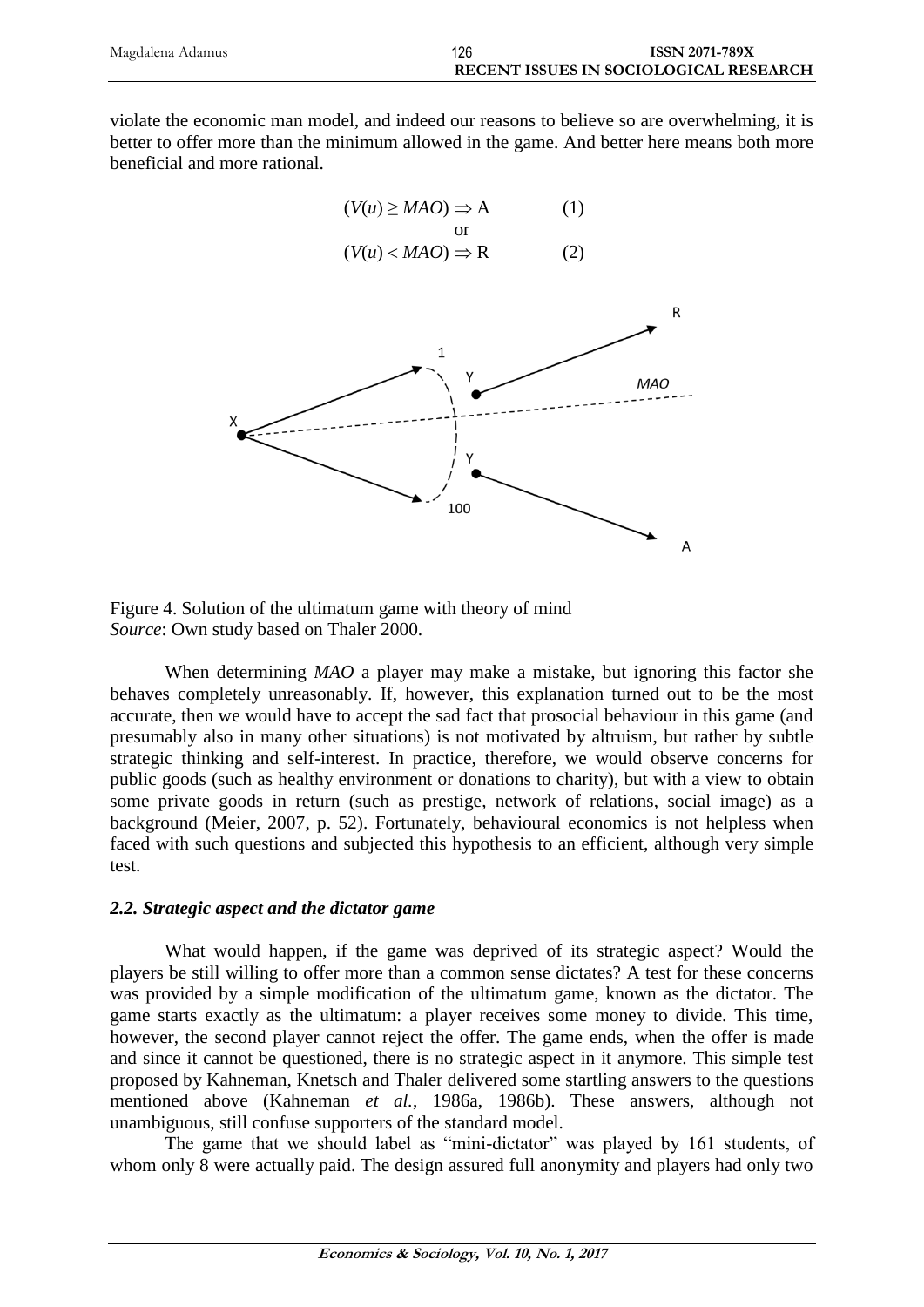| Magdalena Adamus | 127                                    | <b>ISSN 2071-789X</b> |
|------------------|----------------------------------------|-----------------------|
|                  | RECENT ISSUES IN SOCIOLOGICAL RESEARCH |                       |

options to choose: either to divide 20 dollars equally or keep 18 dollars and offer 2. Surprisingly as many as 76% subjects decided to divide the pie equally – even though the other player could not affect the outcome. In the next stage players were grouped into three person teams and were informed that they can either divide 10 dollars with a "fair" player (one who previously divided the pie equally) or 12 dollars with an "unfair" one. The results were as follow: 88% of just players preferred to share the smaller pie with another fair subject. Among unfair players only 31% revealed preferences for smaller amount of money (see also Eckel, Grossman, 1996a).

Summing up, despite advantageous circumstances, only 40% of all dictators keep all the money for themselves and the average offer is 20% (Camerer, 2003; Guala, Mittone, 2010). Manipulating the conditions, however, we can effectively influence generosity of subjects and therefore: full anonymity and modification of social distance, defined as a degree of expected reciprocity, reduces the propensity to share and 60% of subjects keep everything while only 10% decide to offer more than 30% of the pie (Hoffman *et al.*, 1996). Providing a picture of responder makes 25% of dictators give half, but still 58% give nothing (Burnham, 2003; Burnham *et al.*, 2000). When anonymity is accompanied by an impression that money was earned only 3-5% dictators give anything (Cherry *et al.*, 2002), if however all participants (not only dictators) answer questions, but only half of them is paid for their work, the propensity to share grows to 80% (Mittone, Ploner, 2012), and when only responders work, but money is given to dictators, 20% of them offer more than half of the pie (Ruffle, 1998). The amount offered is affected also by a degree of familiarity with a beneficiary – for example when given an opportunity to donate to the Red Cross, as much as 73% dictators decide to do so, comparing with only 27% donating to some unknown organisation (Eckel, Grossman, 1996b). And finally, participants share more willingly, if they know that their money is given to poor people or will be spent on medicines (Brañas-Garza, 2006; Aguiar *et al.*, 2008). There are some researchers who even believe that the dictator game cannot measure altruism or any other form of prosocial behaviour and the observed effect is merely forced by expectations of experimenters (Frohlich *et al.*, 2001; Zizzo, 2011).

Still, however, positive offers were not eliminated in any of those variants, although in proper conditions we are relatively close to predictions of the standard model. We know now, then, that the strategic aspect affects the game, but cannot be its only explanation. We still do not know, however, what exactly motivates players to divide the pie and whether those motives could be indeed described as altruistic.

# **3. Theories of prosocial behaviour – an overview**

Justice in the sense given to this concept by Rawls (1994) dictates to evaluate policies and actions in terms of those people, who are the worst off, who do not benefit from redistribution sufficiently or even are its victims. But empirical tests, like those applying the ultimatum game, prove that in practice the faith we put in human nature is excessive. Indeed, manipulating the conditions we can increase prosocial orientation, but such behaviour is anything but consistent with sublime, philosophical assumptions. Clearly, to a large extent, players are motivated by their self-interest for which they often sacrifice the fair division principle. A discomfort they feel, when they obtain low payoffs is not identical with the one they experience when notice that others may be worse off. Does it mean that shaping a social order, we should abandon the knowledge about the man provided by economics and psychology and conserve unreliable although praiseworthy ideals? Particularly if we already know, how achieve equivalent objectives, even when the fairness norm is not sufficiently internalised and agents care more for being perceived as fair than for the fairness itself (Andreoni, Bernheim, 2009; Bénabou, Tirole, 2003, 2006).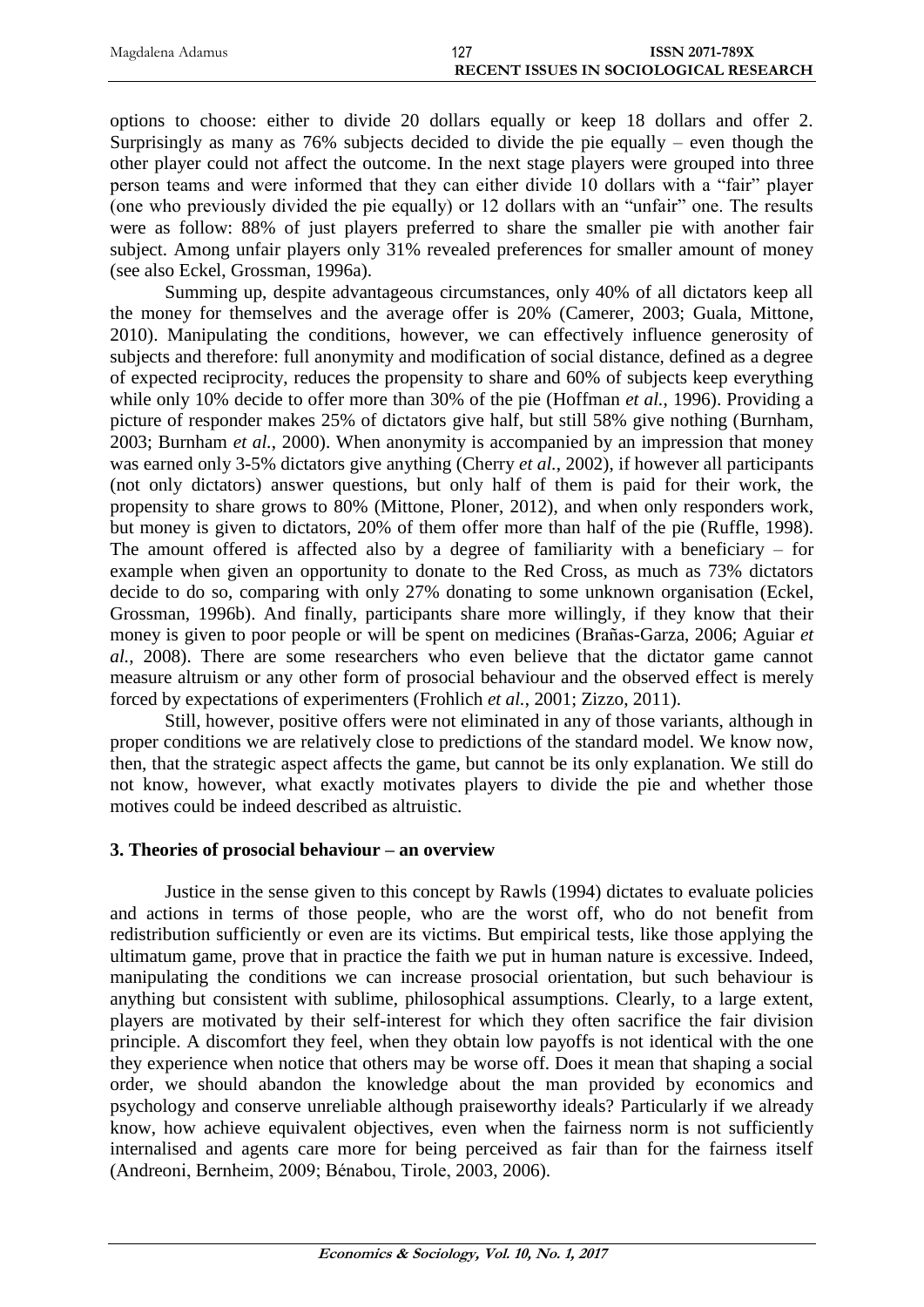| Magdalena Adamus | 128                                    | <b>ISSN 2071-789X</b> |
|------------------|----------------------------------------|-----------------------|
|                  | RECENT ISSUES IN SOCIOLOGICAL RESEARCH |                       |

Based on the study performed by Andreoni and Bernheim (2009), Ariely and his team (Ariely *et al.*, 2009) tested two hypotheses, namely that (i) prosocial behaviour could be attributed to image concerns and (ii) monetary incentives can enhance prosociality. According to Bénabou and Tirole (2003, 2006) evaluation of behaviour depends on the way it is perceived by others. If a society believes that seemingly altruistic behaviour of an agent is motivated, at least partially, by self-interest, it will not increase an agent's social status. It seems that in such cases a society is rather willing to apply presumption of guilt rather than innocence. Therefore, researcher decided to check, whether people do good or rather well. The study assumed a relatively easy task, namely to press keys *x* and *z*. The more presses, the more money donated for charity. It was observed that indeed agents put more effort, when their actions were public. But in such cases external incentives (financial remuneration) did not increase agents' commitment. In private conditions, however, when neither incentive nor behaviour is known to other participants, money does its job even doubling the effort. Practical consequences of this experiment are indeed didactic: once we make behaviour public, eyes of others are a sufficient incentive. They will serve both as a pressure and a reward (see also Haley, Fessler, 2005). Adding monetary rewards will be ineffective. If, however, the behaviour is private, such external incentives may be crucial, because otherwise agents rather avoid effort or any other cost, and thus they behave egoistically (exactly like in the most anonymous variants of dictator and ultimatum games).

Of course, some agents behaved prosocially (at least to some degree) also in private conditions and without incentives, but the average number of presses was about 40% lower (900 presses in relation to 517), which clearly demonstrates that we should not have excessive trust in the sense of fairness. The hypothesis that it is the main (or maybe even the sole) driving force was challenged relatively early (Forsythe *et al.*, 1994). This complex study provided one clear conclusion: because the distribution of offers in ultimatum and dictator games is different, fairness concerns cannot be considered as a sufficient explanation. Among motives that are most often reported as sources of prosocial behaviour we find fairness, equity, equality, reciprocity, cooperation and competition.

#### *3.1. Outcome based models*

The earliest attempt to solve the paradox of prosocial behaviour precedes the ultimatum game. Its author is Selten (1978), who referred to the equity principle, according to which only quantitative factors matter, including contribution to common goods, power indices, outside options or number of people represented by a player. Thus, in the simplest version the division is proportional to bargaining power expressed as an aggregate of the abovementioned factors. Clearly, this theory cannot capture the complexity of phenomena observed during the ultimatum game and nowadays is of historical importance only, primarily because it does not explain the difference in offers between ultimatum and dictator games.

Among early approaches a theory formulated by Andreoni (1990), who distinguishes two forms of altruism (pure and impure), stands out. In a case of pure altruism, utility increases proportionally to subject's individual consumption  $(x_i)$  and cumulated wellbeing of other members of the group (w-i). Formally, utility of *i* could be expressed as follows:

$$
u_i: (x_i, w_{-i}) \to \mathbb{R}; \text{ where: } \frac{\partial u_i}{\partial w_{-i}} > 0. \tag{3}
$$

The problem, however, is that the theory eliminates the relation between *i*'s utility and her contribution to the wellbeing of others. Therefore, a rational, economic man should support charity, but only verbally. The more others are willing to contribute, the less *i* will share. In other words, she would like to live in a welfare state, but maintaining libertarian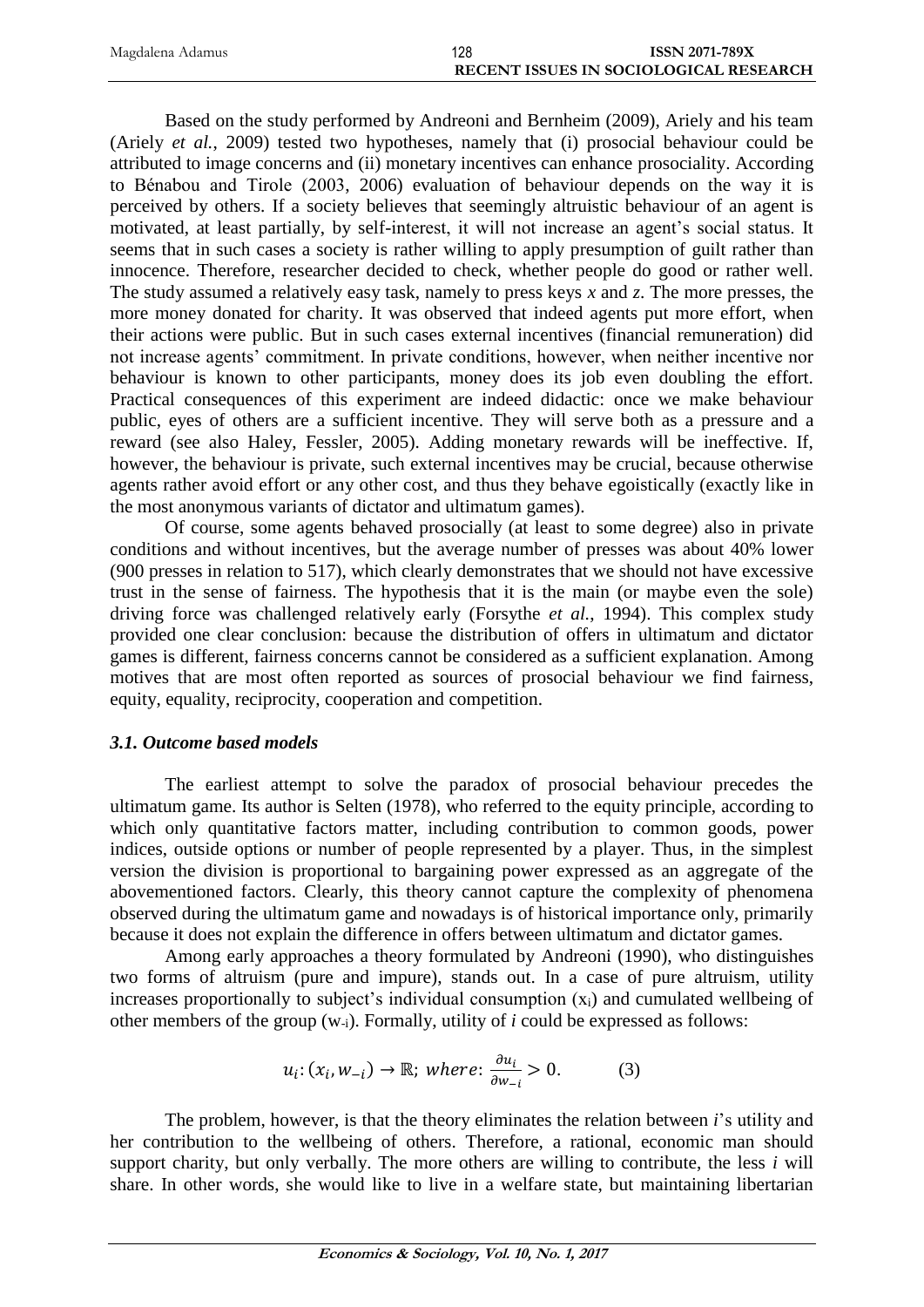| Magdalena Adamus | 129 | <b>ISSN 2071-789X</b>                         |
|------------------|-----|-----------------------------------------------|
|                  |     | <b>RECENT ISSUES IN SOCIOLOGICAL RESEARCH</b> |

taxation habits. This effect is described as *crowding out*, but, again, the reality seems to be detached from expectations. Although public donations indeed reduce private contributions sometimes, they do not eliminate them completely, and some studies even show that they can encourage others to get involved (Meier, 2007).

Seeing the weakness of the model Andreoni (1990) introduced its modification and added a component of a private good  $(g_i)$  that is consumed simultaneously with the act of giving. It is the so called *warm glow* and is also a component of *G* (public good). As a private good, this feeling is internal ad is not linked with prestige – it could be felt also in a case of anonymous good deeds. This is an answer to some previous doubts: even after eliminating all external motives, there always remains a private one, namely an individual satisfaction.

$$
u_i: (x_i, G, g_i) \to \mathbb{R} \tag{4}
$$

But although this modification can explain *crowding out*, it cannot capture the volatility of behaviour in time. Furthermore, it can be hardly considered a definition of altruism in the sense provided by natural languages or biology as it lacks the element of selflessness or unconditional dedication. Let us recall that in biology utility of an altruist  $(u_i)$ is (*ceteris paribus*) always lower that utility of an egoist  $(u_e)$ , because it depends only on agent's own consumption (understood as fitness) and is reduced by an act of altruism (*gi*).

$$
u_i(x_i - g_i) < u_e(x_e) \tag{5}
$$

Recognising shortcomings of those early approaches, economists focused on providing a new utility function that would explain, and predict, failures of the standard egoism. Such function would include prosocial preferences or, in other words, a propensity to help others that reducing consumption of one good, increase at the same time consumption of another (of a different type). Therefore the final utility of such person could be even greater than in a case of pure egoism. Due to heterogeneity of population, however, we need to accept that such models will be fallible.

The first model that relatively accurately predicts behaviour not only in ultimatum and dictator games, but also in a series of public good, gift exchange or trust games is ERC (*equity, reciprocity, cooperation*). This solution was introduced by Bolton and Ockenfels (2000, 2005) and explains that prosocial behaviour may have three different sources. In this model own result is compared with an average outcome of other players. The decisive factor regulating the generosity of offers is one's own share of the pie – whether it is greater or smaller than the average. Players maximise their utility function, which final value  $(v_i)$ depends on two indicators: own payoff  $(y_i)$  and its comparison with payoffs of others  $(\sigma_i)$ , but has no links with the welfare.

$$
v_i = v_i(y_i, \sigma_i) \text{ where: } \sigma_i = \frac{y_i}{c} \text{ and: } c = \sum_{j=1}^n y_j \tag{6}
$$

Another model that gained immense popularity was introduced by Fehr and Schmidt, who added also an element of competition (Fehr, Schmidt, 1999). Sometimes this model is also labelled as *difference aversion*, because it captures two factors reflecting aversion to the situation, when *i* is either worse off or better off than others (respectively  $\alpha_i$  and  $\beta_i$ , while  $\alpha_i$  >  $\beta_i$  and  $\beta_i \in (0,1)$ ). It is easy to notice that the main difference between those two, otherwise similar, models is their reference point. While Bolton and Ockenfels refers to the average value, and Fehr and Schmidt perform a series of detailed bilateral comparisons.

$$
u_i = y_i - \alpha_i (y_i - y_j) \text{ where } y_i \le y_j \tag{7}
$$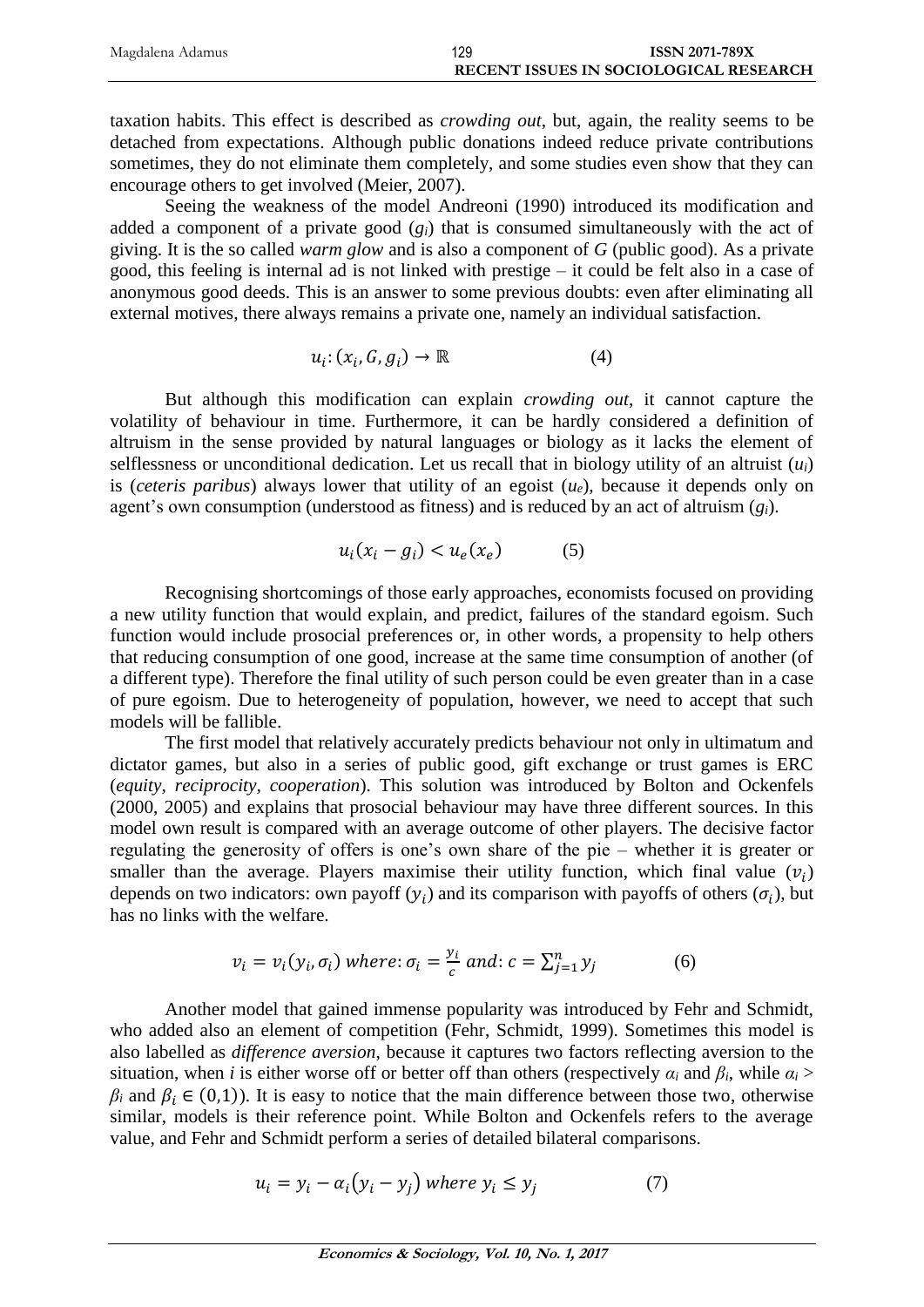and

$$
u_i = y_i - \beta_i (y_i - y_j) \text{ where } y_i > y_j \tag{8}
$$

Direct comparisons favour the model proposed by Fehr and Schmidt – it predicts actual behaviour in various games more effectively. Both those models, however, have their deficiencies: for example ERC does not explain fifty-fifty offers in the dictator game, distribution of  $\alpha$  and  $\beta$  is arbitrary, they do not capture the impact of efficiency on decisions (this factor was introduced in the model formulated by Charness and Rabin, and published in 2002). Above all, they remain one question open: what about other games with similar structure and real life situations (Engelman, Strobel, 2004)?

## *3.2. Models based on intensions and beliefs*

Another fact that we learnt relatively fast is that, when it comes to acceptability of offers, intensions matter. As usually, it took one simple study to prove it (Blount, 1995). In this experiment offers were made by another player, an impartial third party or were assigned randomly. As expected, offers significantly lower than equal split were accepted more often, when they were consequences of the random mechanism. The simplest explanation here is reciprocity – we reciprocate intensions of the other party, although we ascribe them based on our own beliefs and formally identical offer could be a consequence of completely different intensions (Burnham *et al.*, 2000). At the same time, a proper behaviour can serve as a form of strategic signalling of own willingness to cooperate in the future. It resembles the most efficient strategy in the prisoners' dilemma, namely the tit-for-tat and well reflects the repetitive nature of social interactions (or their virtual uniqueness). Therefore, today, some researchers try to include psychological factors such as guilt, shame or trust (Rabin, 1993, 1998, 2002; Charness, Dufwenberg, 2006; Cohen *et al.*, 2011). The problem, however, is that those factors are flexible and context dependent and thus it is much more difficult to interpret and implement them into quantitative models.

# *3.3. Image building and social identity*

The *warm glow* theory introduced an awareness of self-perception linked with prosocial behaviour into economics. We should remember, however, that this feeling is private, intimate while social sciences already know that society affects decisions. This means that social status, reputation and image sometimes may be even of crucial importance, although still associated with own consumption. For example in a study, in which subjects were "observed" by eyes drawn on a screen, their offers were significantly larger, but did not go beyond the fifty-fifty share (Haley, Fessler, 2005). Observation strongly affects decisions taken and their prosocial orientation making, for example, anonymous donations rare (Glazer, Konrad, 1996). Knowing this, organisers of charity actions should ensure transparency of procedures, but also make their results public. And although such studies encounter some difficulties, we have at least two elegant, formal models presenting utility functions as results of social impacts (Akerlof and Kranton; Bénabou and Tirole).

Most people want to be seen as complying with norms: if fairness is an important norm in a given group, then they will shape their image accordingly – regardless of the degree of its internalisation. This, in turn, means that their actions are not disinterested. Formally, such utility function includes three basic components: own consumption  $(x_i)$ , subjective importance of fairness (*ti*) and desire to achieve high social status (*mi*) (Andreoni, Bernheim, 2009; Bénabou, Tirole, 2006; Ariely *et al.*, 2009).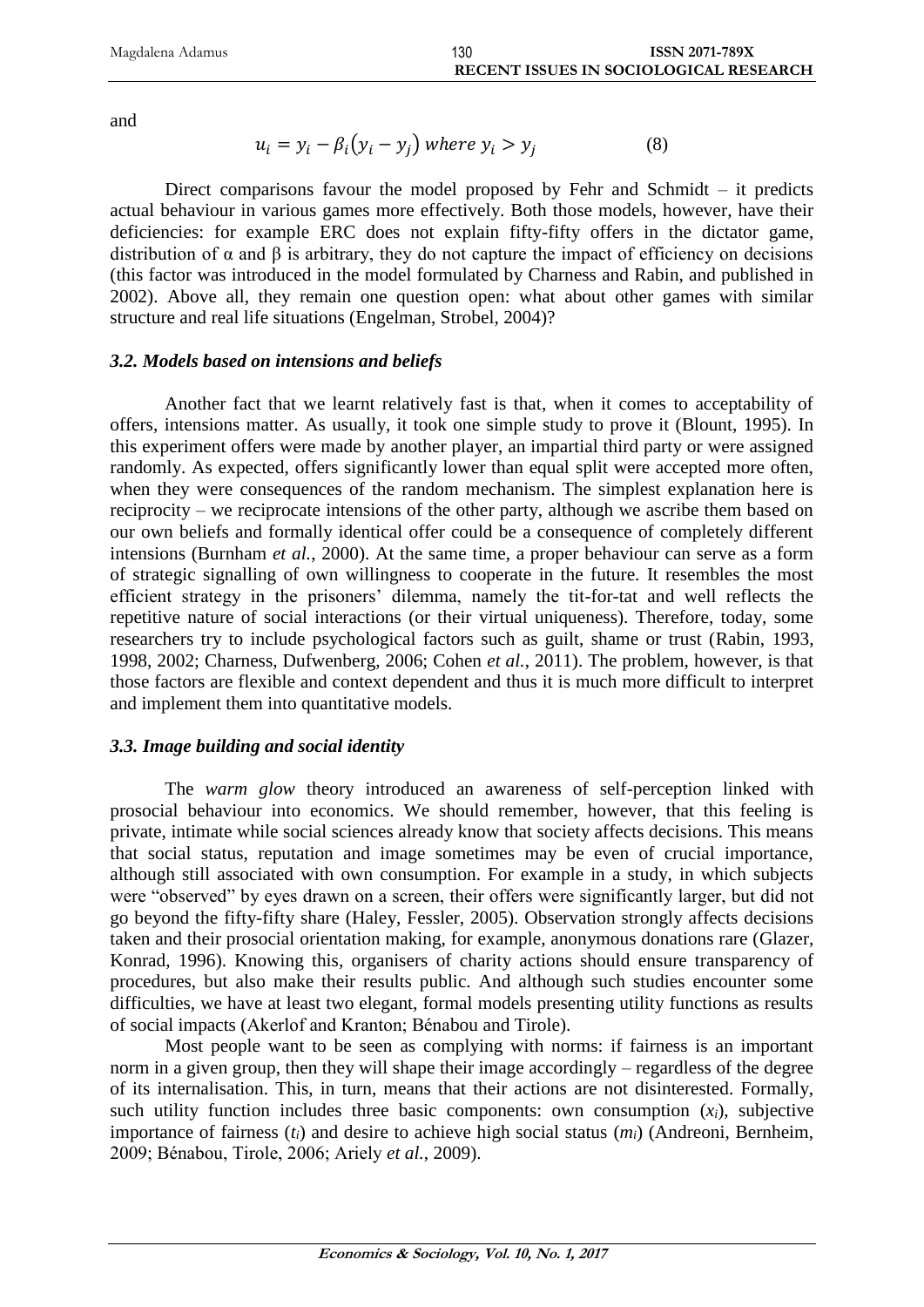| Magdalena Adamus |                                               | <b>ISSN 2071-789X</b> |
|------------------|-----------------------------------------------|-----------------------|
|                  | <b>RECENT ISSUES IN SOCIOLOGICAL RESEARCH</b> |                       |

$$
u_i(x_i, m_i, t_i) \tag{9}
$$

An interesting confirmation of this threefold character of altruism was provided by Andreoni and his team (Andreoni *et al.*, 2016). They studied, how direct requests affect willingness to donate. The action took place at entrances (either one or both) to a shopping mall. When solicitors stood at only one entrance even more than 30% of customers decided to choose the other entrance (even if it was more distant) just to avoid being seen as those, who do not contribute. On the other hand, an average donated amount increased by 75% in relation to a control treatment, when solicitors were not directly asking for donation. Utility function covering self-image concerns presumably gained its most mature form in works of Akerlof and Kranton (2000).

$$
u_i = u_i(a_i, a_{-i}, I_i) \text{ where } I_i = (a_i, a_{-i}, c_i, \varepsilon_i, P) \tag{10}
$$

This function has two basic components – monetary and social (or image-centred). The monetary component combine both own consumption and consumption of all other members of a given group. We see here, therefore, a direct link with altruism in a form introduced earlier by Andreoni, but also the aversion to inequality. The second element  $(I_i)$ includes a series of factors affecting social status. These components obviously include own consumption as contrasted with consumption of other people (*ai, a-i*), but also a social category *i* assigns to herself ( $c_i$ ) (e.g. gender or race) and her actual characteristic ( $\varepsilon_i$ ). Finally, her identity relies on the extent to which own characteristics are consistent with an ideal characteristics adopted in that group (*P*). This is why an agent is prone to choose those actions that not only maximise her own consumption, but also those that increase her social status. Since altruism is a highly praised norm in many societies, it cannot be surprising that it was introduced into the general function proposed by Akerlof and Kranton. It is clear, however, that compliance with norms could be balanced with higher own consumption, particularly when the sense of anonymity is reinforced. Thanks to anonymity agents could maximise their utility and avoid, to some degree, image damages. These identity concerns explain also a phenomenon of strategic cooperation – that is the cooperation that is undertaken, because it is positively valued or because other behaviour could be punished.

#### **Conclusions**

The list of theories presented here was not meant to be exhaustive. There are many already existing theories that were not mentioned and certainly even more will be formulated in the future. The results suggest that the understanding of altruism requires a significantly greater cognitive effort that was assumed in economics and presumably even in philosophy. Preliminary observations allowed us to admit that utility functions are more capacious and two strong norms (rationality and altruism) are not necessarily exclusive. We know that people sometimes differ significantly. We know that under proper conditions such factors as gender, age, education, ownership and finally social norms may matter. We know that shaping interpersonal relations and providing proper institutional frames may provide a sufficient incentive to find internal motivations to behave prosocially. One is thing is sure: despite all similarities, altruism is not a universal value. Presumably pure altruism (understood as selfless and unconditional behaviour) is extremely rare, so rare that it has not been captured in any of the abovementioned experiments. Each of the theories described here shows how prosocial acts could be translated into individual benefits. People may behave this way with a view to gain prestige, recognition, internal satisfaction or to avoid punishment and ostracism, or maybe they are indeed guided by the fairness principle. Thanks to behavioural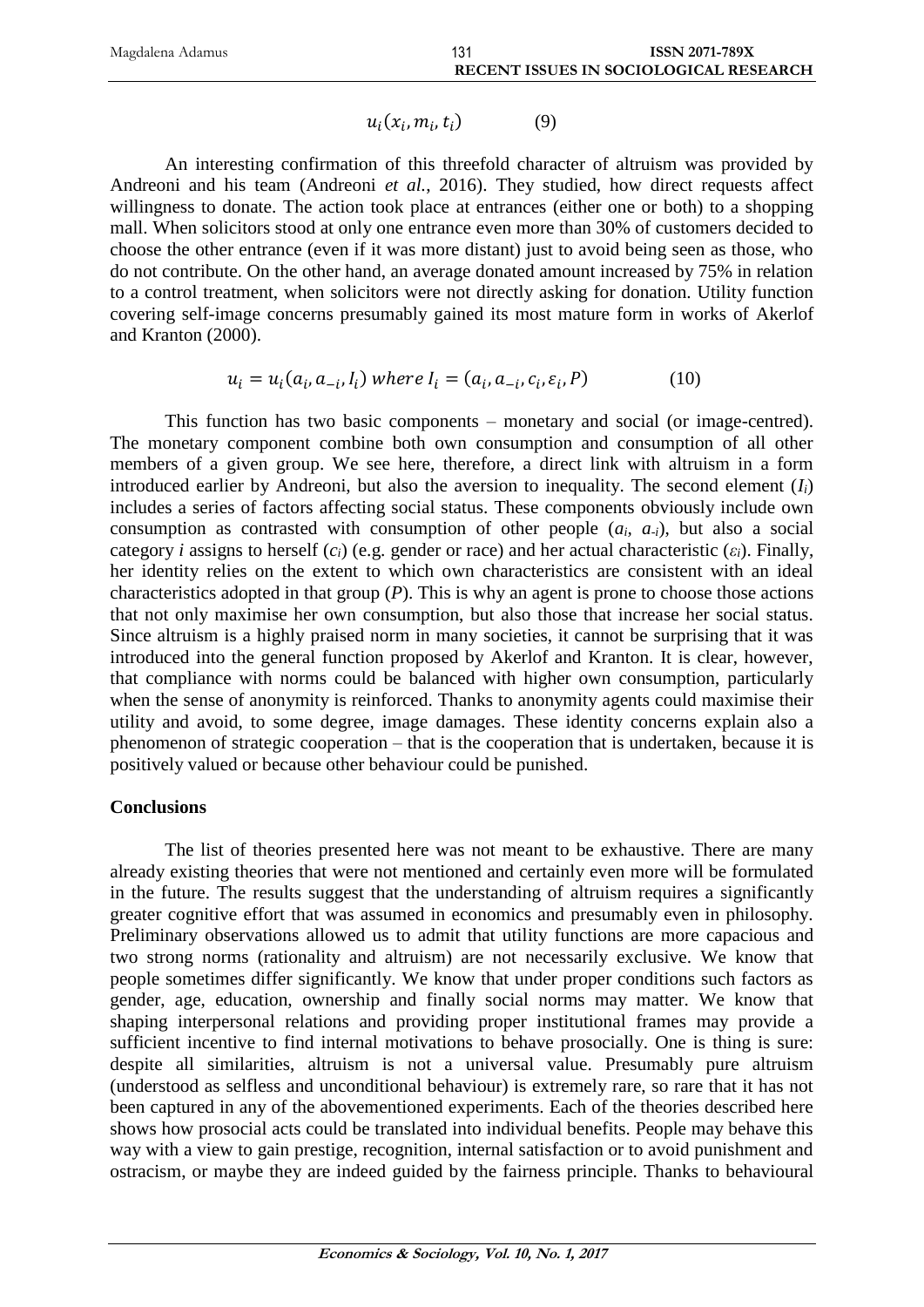| Magdalena Adamus | 132 | <b>ISSN 2071-789X</b>                  |
|------------------|-----|----------------------------------------|
|                  |     | RECENT ISSUES IN SOCIOLOGICAL RESEARCH |

analysis we can give at least partial answers to these questions. Realism in the theory of altruism means that prosocial behaviour may have various sources, but this does not make such behaviour less desirable.

We can no longer deny that this issue is an important link between behavioural and orthodox economics, attracting interest at both sides, but at the same time dangerously invading areas previously restricted for psychology and philosophy. The success of the theory of social preferences depends critically not on detecting deviations from the standard model, but on attempts to give the utility function actual, mathematical form. It seems that models derived from studies on the ultimatum game, at least to some extent, meet these expectations. Unable to separate actions from motives, we need to accept the fact that we can assess only observable behaviour and through this behaviour make inferences about the motives and preferences. This understanding not only satisfies a cognitive curiosity, but primarily contributes to shaping the world, where people have opportunities to reveal what is best in them and to suppress motivations that are not necessarily laudable. Even if they gain some benefits themselves as by-products.

#### **Acknowledgments**

This research was financed by the National Scholarship Programme of the Slovak Republic (no. 14273).

#### **References**

- Aguiar, F., Brañas-Garza, P., Miller, L. M. (2008), Moral distance in dictator games, *Judgment and Decision Making*, Vol. 3, No. 4, pp. 344-354.
- Akerlof, G. A. (2002), Behavioral macroeconomics and macroeconomic behavior, *The American Economic Review*, Vol. 92, No. 3, pp. 411-433.
- Akerlof, G. A., Kranton, R. E. (2002), Economics and Identity, *The Quarterly Journal of Economics*, Vol. 115, No. 3, pp. 715-753.
- Akerlof, G. A., Kranton, R. E. (2010), *Identity Economics. How our identities shape our work, wages, and well-being*, Princeton: Princeton University Press.
- Andreoni, J. (1990), Impure Altruism and Donations to Public Goods: A Theory of Warm-Glow Giving, *The Economic Journal*, Vol. 100, No. 401, pp. 464-477.
- Andreoni, J., Bernheim, B. D. (2009), Social image and the 50-50 norm: A theoretical and experimental analysis of audience effects, *Econometrica*, Vol. 5, pp. 1607-1636.
- Andreoni, J., Rao, J. M., Trachtman, H. (2016), Avoiding the Ask: A Field Experiment on Altruism, Empathy, and Charitable Giving, *Journal of Political Economy*, (in print).
- Ariely, D., Bracha, A., Meier, S. (2009), Doing Good or Doing Well? Image Motivations and Monetary Incentives in Behaving Prosocially, *American Economic Review*, Vol. 99, No. 1, pp. 544-555.
- Bénabou, R., Tirole, J. (2003), Intrinsic and Extrinsic Motivation, *Review of Economic Studies*, Vol. 70, pp. 489-520.
- Bénabou, R., Tirole, J. (2006), Incentives and Prosocial Behavior, *The American Economic Review*, Vol. 96, No. 5, pp. 1652-1678.
- Blount, S. (1995), When Social Outcomes Aren't Fair: The Effect of Causal Attributions on Preferences, *Organizational Behavior and Human Decision Processes*, Vol. 63, No. 2, pp. 131-144.
- Bolton, G. E., Ockenfels, A. (2000), ERC: A Theory of Equity, Reciprocity, and Competition, *The American Economic Review*, Vol. 90, No.1, pp. 166-193.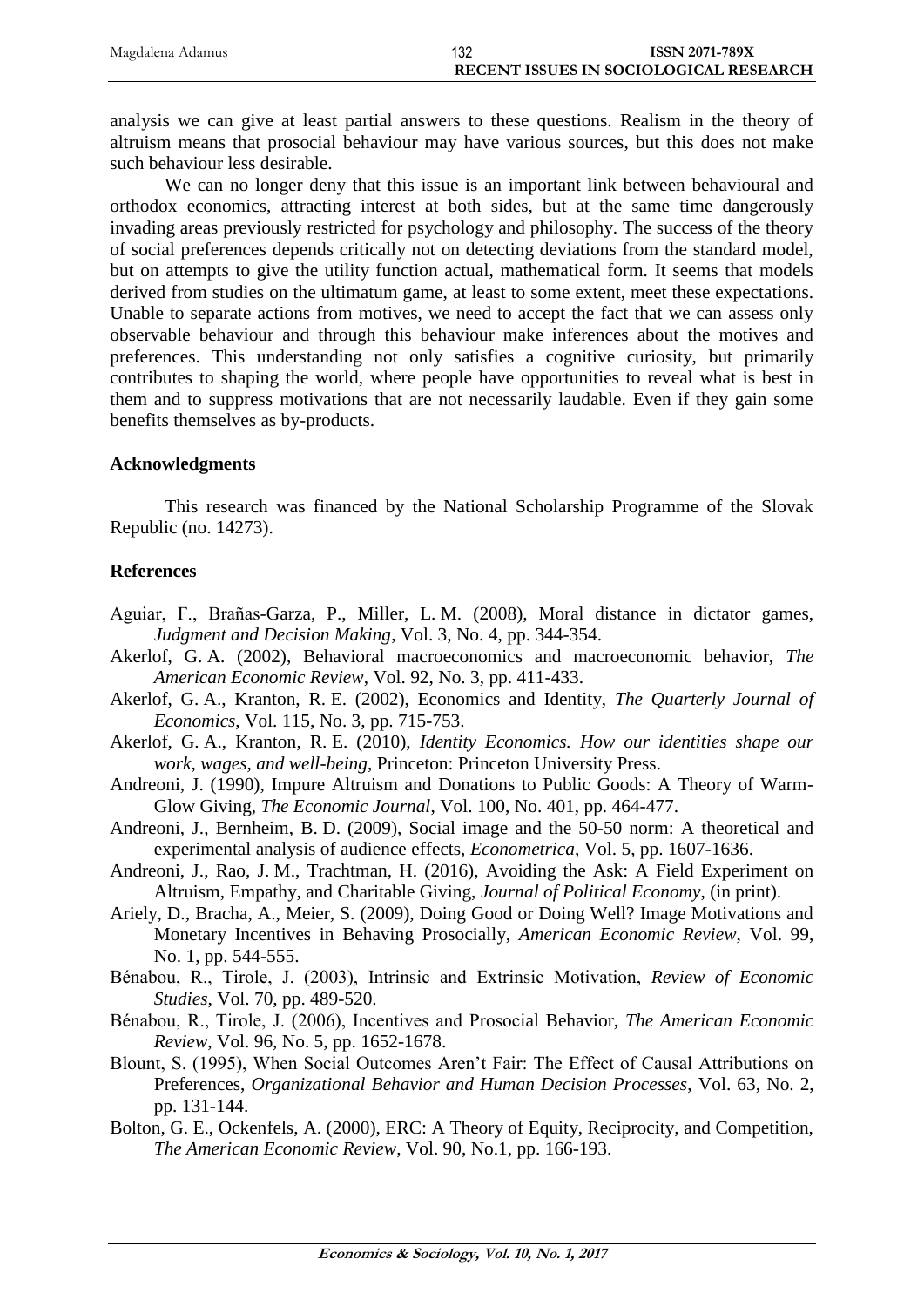| Magdalena Adamus | 133 | <b>ISSN 2071-789X</b>                  |
|------------------|-----|----------------------------------------|
|                  |     | RECENT ISSUES IN SOCIOLOGICAL RESEARCH |

- Bolton, G. E., Ockenfels, A. (2005), A stress test of fairness measures in models of social utility, *Economic Theory*, Vol. 25, pp. 957-982.
- Brañas-Garza, P. (2006), Poverty in dictator games: Awakening solidarity, *Journal of Economic Behavior and Organization*, Vol. 60, pp. 306-320.
- Burnham, T. C. (2003), Engineering altruism: a theoretical and experimental investigating of anonymity and gift giving, *Journal of Economic Behavior and Organization*, Vol. 50, pp. 133-144.
- Burnham, T. C., McCabe, K., Smith, V. L. (2000), Friend-or foe intentionality priming in an extensive form trust game, *Journal of Economic Behavior and Organization*, Vol. 43, pp. 57-73.
- Camerer, C. (2003), *Behavioral Game Theory: Experiments in Strategic Interaction*, Princeton: Princeton University Press.
- Charness, G., Dufwenberg, M. (2006), Promises and Partnership, *Econometrica*, Vol. 74, No. 6, pp. 1579-1601.
- Charness, G., Rabin, M. (2002), Understanding social preferences with simple tests, *The Quarterly Journal of Economics*, Vol. 8, pp. 817-869.
- Cherry, T. L., Frykblom, P., Shogren, J. F. (2002), Hardnose the Dictator, *The American Economic Review*, Vol. 92, No.4, pp. 1218-1221.
- Cohen, T. R., Wolf, S. T., Panter, A. T., Insko, C. A. (2011), Introducing the GASP Scale: A New Measure of Guilt and Shame Proneness, *Journal of Personality and Social Psychology*, Vol. 100, No. 5, pp. 947-966.
- Dixit, A. K., Nalebuff, B. J. (2009), *Sztuka strategii. Teoria gier w biznesie i życiu prywatnym*, Warszawa: MT Biznes.
- Eckel, C. C., Grossman, P. J. (1996a), The relative of fairness: gender differences in punishment game, *Journal of Economic Behavior and Organization*, Vol. 30, pp. 143- 158.
- Eckel, C. C., Grossman, P. J. (1996b), Altruism in Anonymous Dictator Games, *Games and Economic Behavior*, Vol. 16, pp. 181-191.
- Engelman, D., Strobel, M. (2004), Inequality Aversion, Efficiency, and Maximin Preferences in Simple Distribution Experiments, *The American Economic Review*, Vol. 94, No. 4, pp. 857-869.
- Falk, A., Fehr, E., Fischbacher, U. (2003), On the nature of fair behavior, *Economic Inquiry*, Vol. 41, No. 1, pp. 20-26.
- Fehr, E., Schmidt, K. M. (1999), Theory of Fairness, Competition and Cooperation, *The Quarterly Journal of Economics*, Vol. 5, pp. 817-868.
- Forsythe, R., Horowitz, J. L., Savin, N. E. (1994), Fairness in Simple Bargaining Experiments, *Games and Economic Behavior*, Vol. 6, pp. 347-369.
- Frohlich, N., Oppenheimer, J., Moore, J. B. (2001), Some doubts about measuring selfinterest using dictator experiments: the costs of anonymity, *Journal of Economic Behavior and Organization*, Vol. 46, pp. 271-290.
- Glazer, A., Konrad, K. A. (1996), A Signalling Explanation for Charity, *The American Economic Review*, Vol. 86, No. 4, pp. 1019-1028.
- Guala, F., Mittone, L. (2010), Paradigmatic experiments: The Dictator Game, *The Journal of Socio-Economics*, Vol. 39, pp. 578-584.
- Güth, W., Schmittberger, R., Schwarze, B. (1982), An experimental analysis of ultimatum bargaining, *Journal of Economic Behavior and Organization*, Vol. 3, pp. 367-388.
- Haley, K. J., Fessler, D. M. T. (2005), Nobody's watching? Subtle cues affect generosity in an anonymous economic game, *Evolution and Human Behavior*, Vol. 26, pp. 245-256.